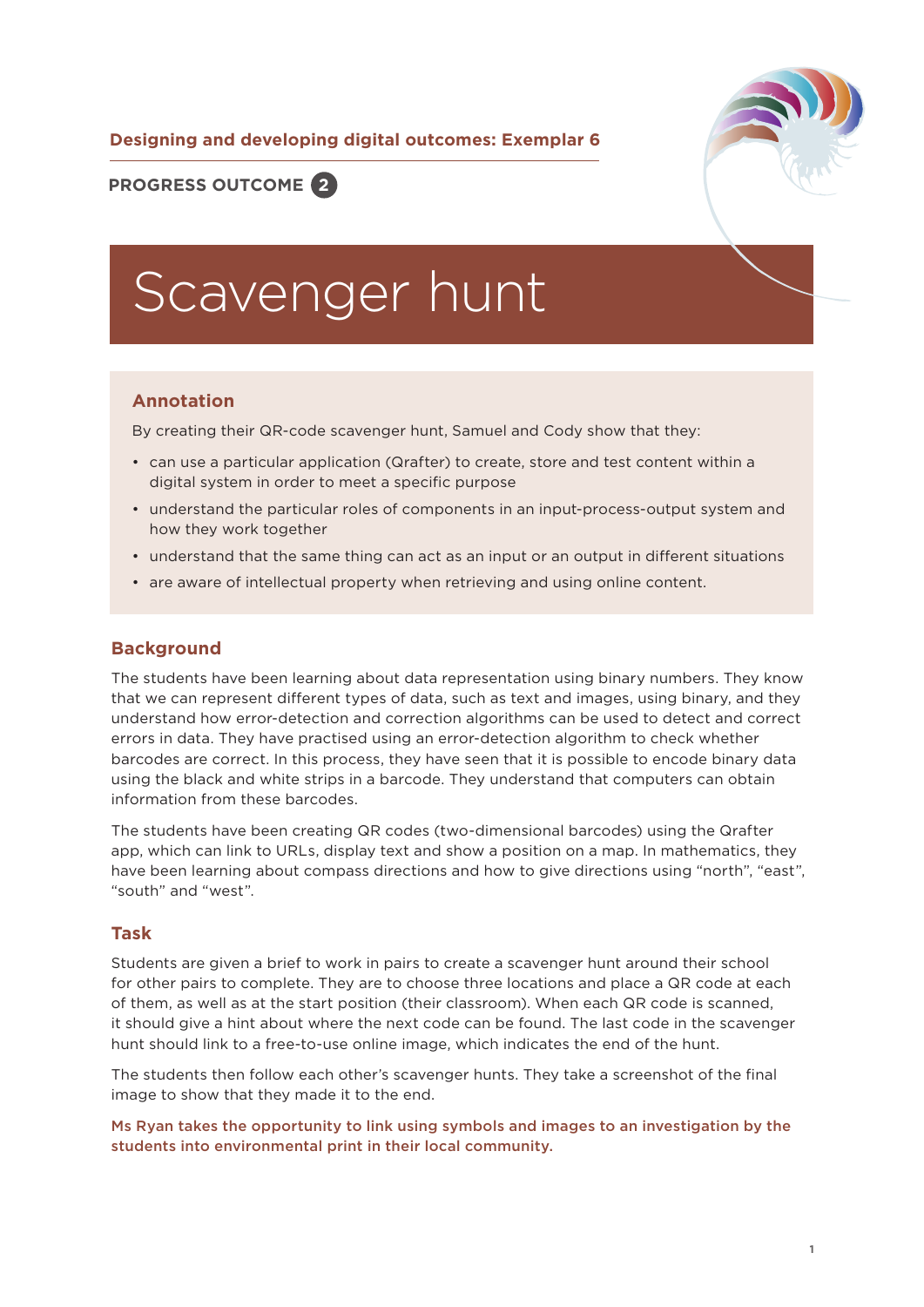## **Student response**

Samuel and Cody create four QR codes, save them to the iPad camera roll and email them to Ms Ryan to be printed out.

Their first QR code gives a set of navigational directions to follow:

| iPad 令             |                           | 11:46 AM                                          | $7\%$                 |
|--------------------|---------------------------|---------------------------------------------------|-----------------------|
| $\rightsquigarrow$ |                           | <b>CRAFTER</b>                                    | $\bigcirc$            |
| Э                  | iTunes App URL            |                                                   |                       |
| ヮ                  | Foursquare Venue URL      | 60 steps south<br>10 steps west<br>50 steps south | Α<br>$\odot$<br>ිද්ධි |
|                    |                           | 3 steps west<br>3 steps south                     |                       |
| E                  | Text                      | 26 steps west<br>To room 2                        |                       |
| Ê                  | <b>Clipboard Contents</b> |                                                   |                       |
| <b>Barcode</b>     |                           | <b>ACTIONS</b><br><b>Send by Email</b>            |                       |
| IIII               | <b>EAN-13</b>             | <b>Send by Text Message</b>                       |                       |
| IIII               | EAN-8                     | <b>Copy to Clipboard</b>                          |                       |
| IIII               | UPC-A                     | <b>More</b>                                       |                       |
| H                  | UPC-E                     |                                                   |                       |
| IIII               | Code 39                   |                                                   |                       |
| Ш                  | Code 128                  |                                                   | UTF-8                 |
|                    |                           |                                                   |                       |

| What are the inputs, processes and outputs this system has used?<br>Ms Ryan: |  |
|------------------------------------------------------------------------------|--|
|------------------------------------------------------------------------------|--|

Samuel: *When we wrote our instructions into the Qrafter software, that was the input. The app processed the instructions and turned them into a QR code, which is the output.*

Cody doesn't initially agree with Samuel, but he understands after Samuel explains it again.

| Cody:   | No, the QR code is the input. We scan it, so it's the input, and then the<br>app processes it.                                   |
|---------|----------------------------------------------------------------------------------------------------------------------------------|
| Samuel: | That's when we're scanning them though. First we're making them, so the<br>code is the output at the moment. We scan them later. |
| Codv:   | Oh, OK,                                                                                                                          |